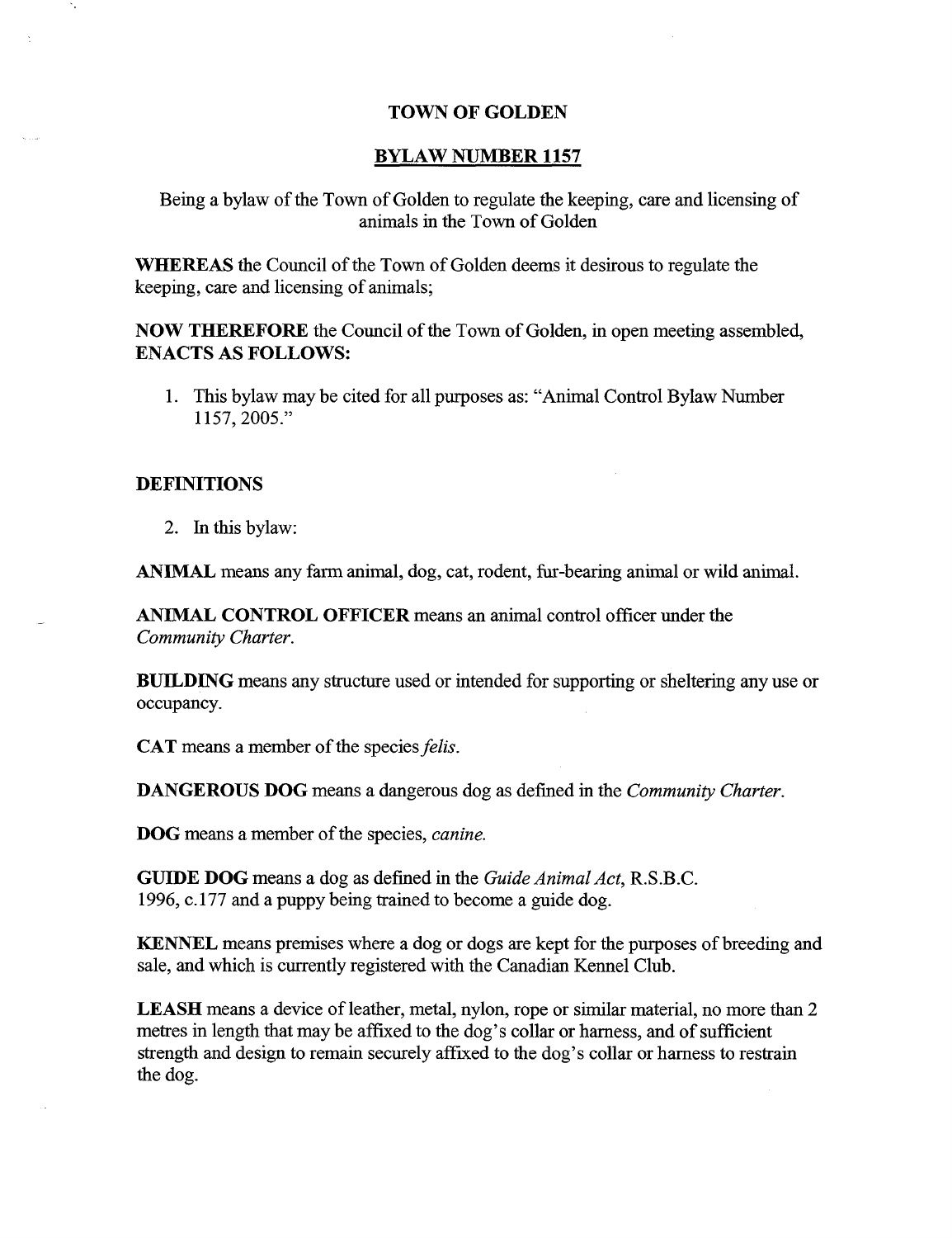LICENSE means a metal tag issued by the Town of Golden to function as a dog license.

MUZZLED means fitted with a device place over the mouth of a dog that is of sufficient strength and design to prevent the dog from biting any person or other animal, while allowing the dog to adequately breath through its mouth.

OWNER means a person:

- (a) to whom a license for a dog has been issued a license under this bylaw;
- (b) who owns, is in possession of, or has the care or control of an animal;
- (c) who harbours, shelters, permits or allows an animal to remain on or about that person's land or premises;
- (d) who is the custodial parent or legal guardian of a child under the age of 18 years who owns, is in possession of, or has the care or control of an animal.

**POLICE CANINE DOG** includes a dog that is being used to assist one or more peace officers in the performance of their official duties, a dog trained under the Canadian Avalanche Rescue Dog Association ( CARDA,) and a dog trained to be used in search and rescue situations.

POUND means a facility identified by the Town of Golden as the location where impounded animals are held.

### **RUN AT LARGE** means a dog or dogs

- a) not on the owner's property;
- b) not in direct and continuous charge of the person who is competent to control it;
- c) not securely confined within its enclosure; or
- d) not securely fastened so that it is unable to roam.

SENIOR means anyone 65 years of age or older.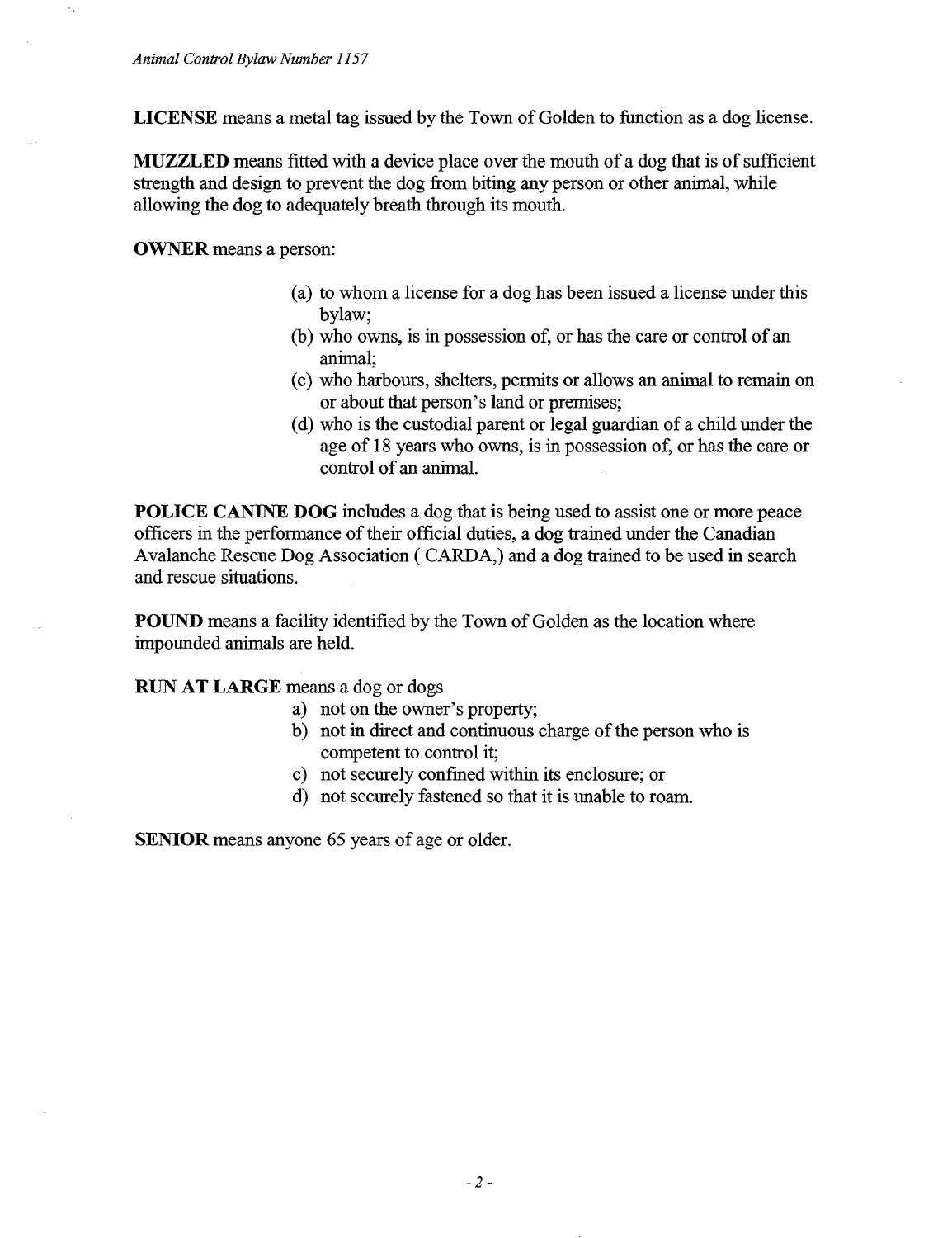#### **GENERAL PROVISIONS**

- 3. No person shall keep or harbour any animal except in accordance with this bylaw.
- 4. The Town of Golden Bylaw Enforcement Officer and Building Inspector are designated the animal control officers.
- 5. The animal control officer is authorized to enter at all reasonable times on any property in the Town of Golden to ascertain whether the provisions of this bylaw are being complied with.
- 6. Any person may seize a dog that is on his property and detain the dog so that the Animal Control Officer may impound it at the request of that person.
- 7. No person may hinder, delay or otherwise interfere with the animal control officer engaged in the execution of his duties under this bylaw, including but not limited to releasing or attempting to release an animal impounded under this bylaw or otherwise in the care of the animal control officer, harbouring an animal to avoid capture or impoundment by the animal control officer, or refusing to identify himself or herself on request of the animal control officer.

### **BASIC STANDARDS OF CARE**

- 8. It is an offence for any person to keep a dog or cat that is not provided with:
	- a) clean potable drinking water at all times and suitable food of sufficient quantity and quality to allow for normal growth and the maintenance of normal body weight;
	- b) food and water receptacles kept clean and disinfected and located so as to avoid contamination by excreta;
	- c) the opportunity for periodic exercise sufficient to maintain good health;
	- d) necessary veterinary medical care when the animal exhibits signs of pain or suffering.
- 9. It is an offence for any person to keep a dog or cat which normally resides outside, or which is kept outside for short to extended periods of time,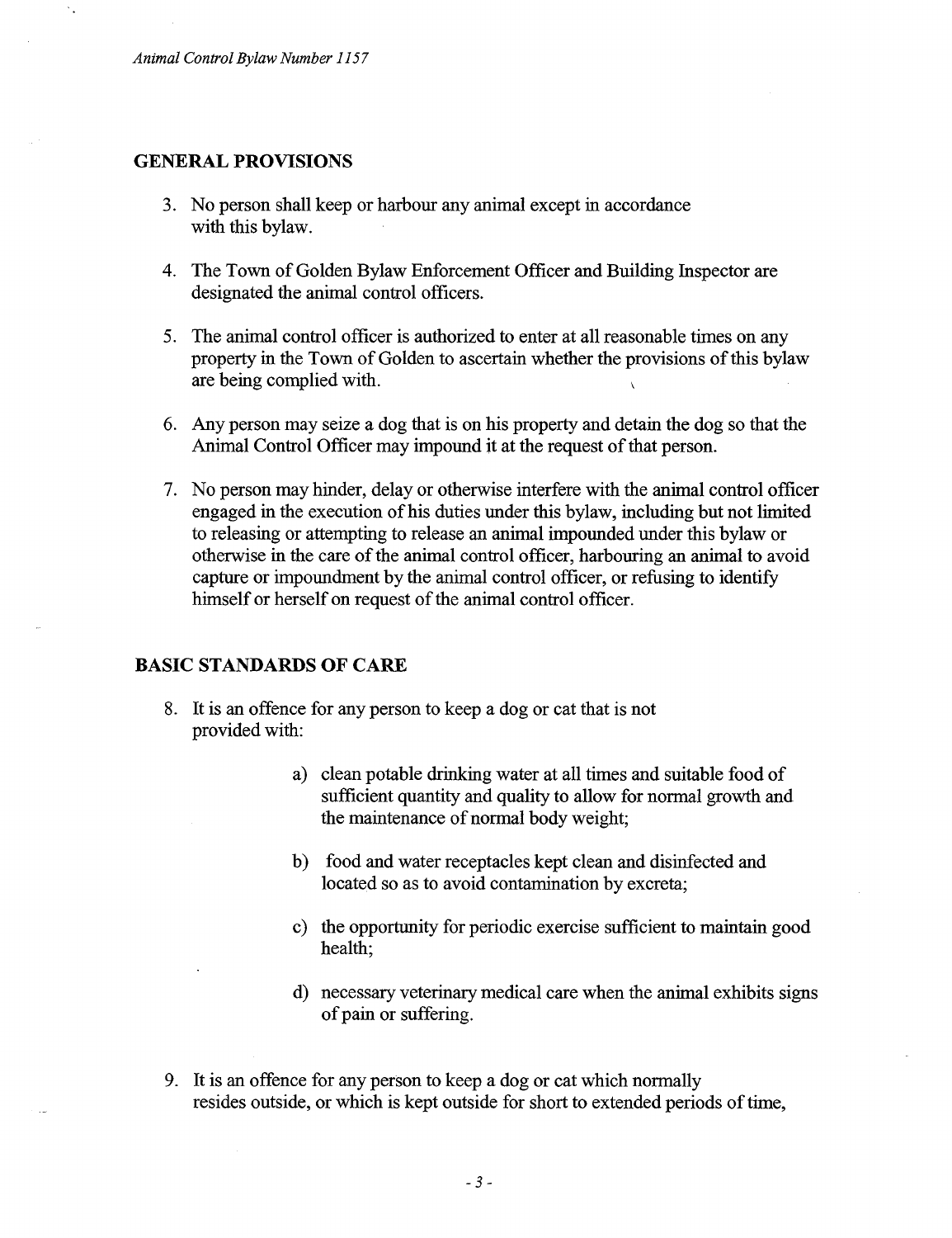unless the animal is provided with outside shelter:

- a) to ensure protection from heat, cold and wet that is appropriate to the animal's weight and type of coat. Such shelters must provide sufficient space to allow any animal the ability to turn about freely and to easily stand, sit and lie in a normal position;
- b) in an area providing sufficient shade to protect the animal from the direct rays of the sun at all times;
- c) any pen and run area must be regularly cleaned and sanitized and all excreta removed at least once a day.
- 10. No person may:
	- a) cause a dog or cat to be hitched, tied or fastened by any rope, chain or cord that is directly tied around the animal's neck or to a choke collar;
	- b) willfully release, tease, torment or wound a dog or cat.
- 11. No person may cause a dog or cat to be confined in an enclosed space, including a car, without adequate ventilation.

### **CONTROL OF DOGS**

- 12. No owner may allow a dog to run at large.
- 13. No person may keep more than three dogs over the age of four months on any parcel of land, except:
	- a) a person who operates a kennel for the purpose of breeding dogs and operates under a name currently registered with the Canadian Kennel Club;
	- b) a person who operates a veterinary business on a parcel zoned for that use.
- 14. Every owner must:
	- (a) keep the dog confined so that it cannot escape while it is on the owner's premises;
	- (b) keep the dog fitted with a collar or harness to which is affixed the dog's current dog tag;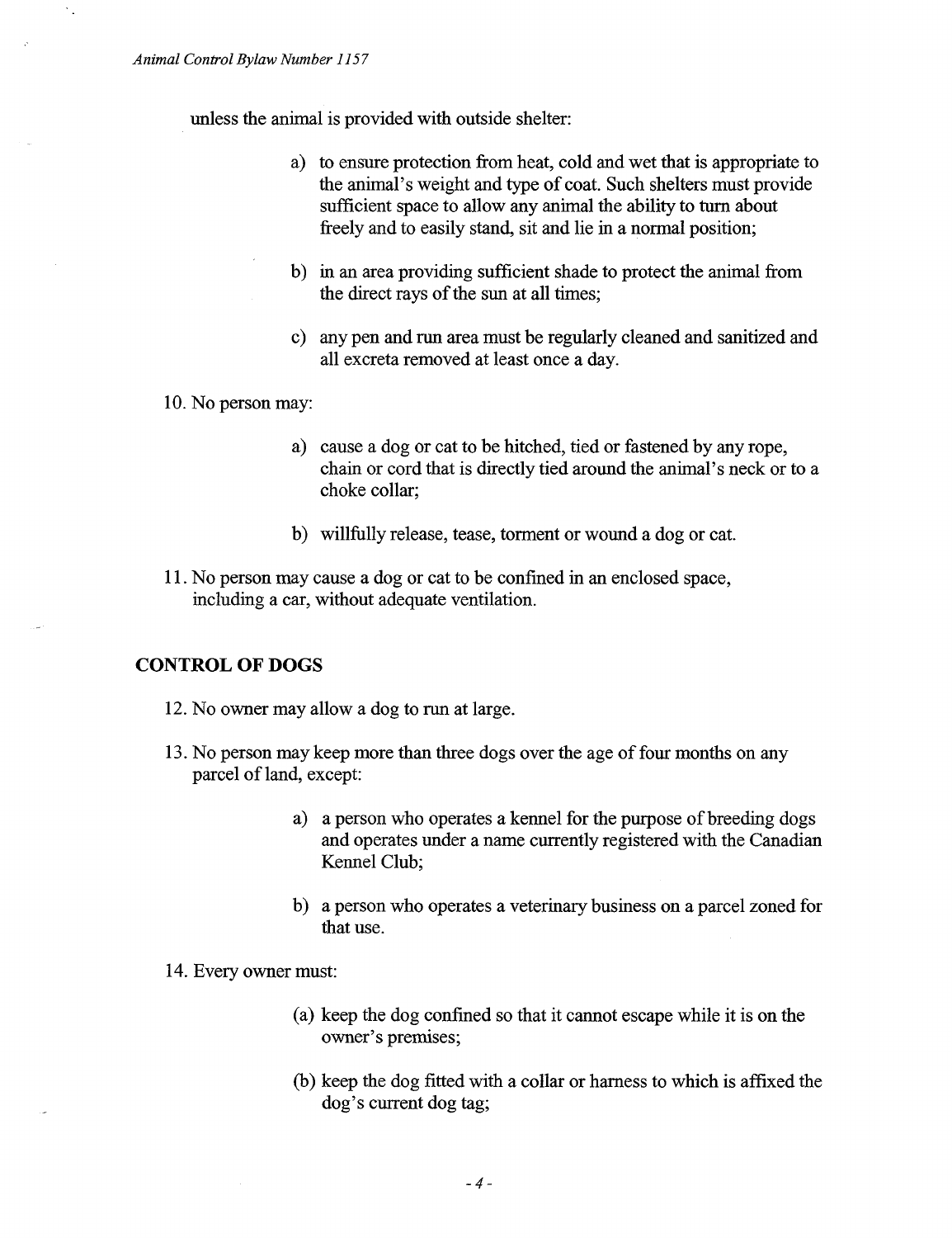$\gamma_{\rm s}$ 

- (c) keep a dog on a leash when in the areas designated as mandatory leash areas, which are as follows:
	- i) the lands bounded by  $10^{th}$  Avenue N. (Highway 95,) the Kicking Horse River, and  $7<sup>th</sup>$  Street N.;
	- ii) on the Highway 95 bridge crossing the Kicking Horse River;
	- iii) Cenotaph Park;
	- iv) on both sides of  $10^{th}$  Avenue S., to the CP Rail overpass;
	- v) on the Rotary Trail system from the pedestrian bridge to the campground.
- (d) keep the dog within eyesight, under immediate charge and effective control when in an area not designated as a mandatory leash area;
- (e) not leave a dog tied up or fastened to a traffic sign, post, parking meter or other object unattended in the area bounded by  $10<sup>th</sup>$ Avenue N. (Highway 95,) the Kicking Horse River and  $7<sup>th</sup>$  Street south, at Cenotaph park, or on both sides of  $10^{th}$  Avenue S. (Highway 95) to the CP rail overpass;
- (f) keep all dogs carried in the rear of an open vehicle on a leash or harnessed so that the dog is securely kept in the vehicle and unable to reach beyond the sides of a vehicle.
- 15. Every owner must ensure that:
	- (a) the dog does not aggressively pursue or harass a person;
	- (b) the dog does not kill or injure another animal or person.
- 16. Every owner of a dog that is in estrus (heat) must:
	- (a) keep the dog securely confined indoors, or within a building or enclosure that will prevent the escape of the dog or the entry of another dog when the dog is on private property;
	- (b) keep the dog on a leash and in the control of a competent person when the dog is in a public place.
- 17. No owner may permit a dog to cry, howl or bark for more than 3 minutes in a 15 minute period in such a way that the noise is audible outside the parcel where the dog or dogs are kept.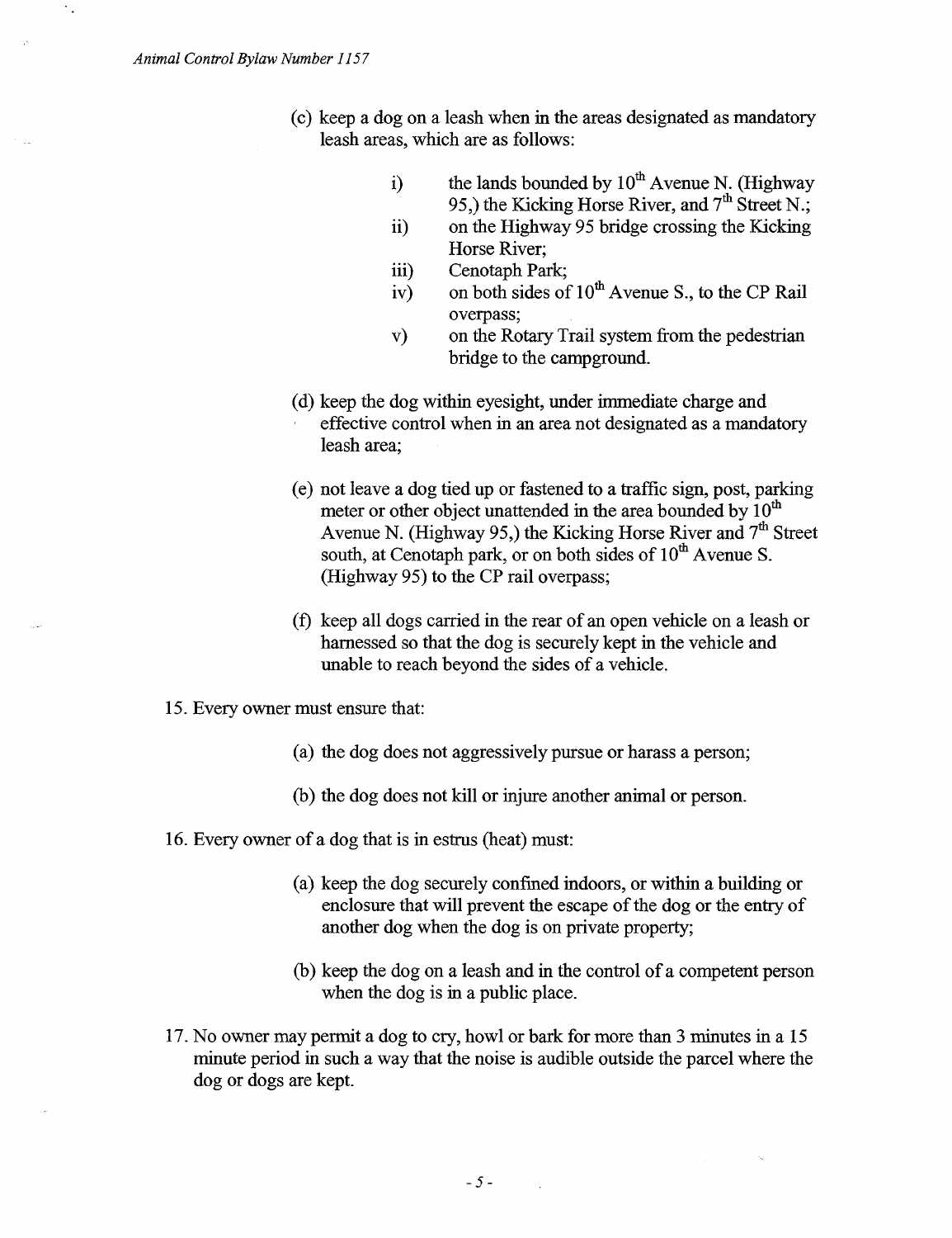18. No owner may allow the dog to leave or deposit excrement in any place or property other than the parcel where the dog resides unless the owner takes immediate steps to remove such excrement and dispose of it in a sanitary manner, except that the provisions of this section do not apply to a guide dog.

### **DANGEROUS DOGS**

- 19. Every owner of a dangerous dog must:
	- (a) keep the dog securely confined either indoors or in an enclosure capable of preventing entry of young children and adequately constructed to prevent the dog from escaping while the dog is on the owner's property;
	- (b) keep the dog effectively muzzled and secured on a leash while the dog is not on the owner's property;
	- (c) notify the Town within 1 week of any change in address, which involves relocation of the dangerous dog.
- 20. Every owner of a dangerous dog must:
	- (a) post warning signs that give clear notice of the dog's presence to anyone visiting the property, the notice sign to be visible from the parcel line or 50 feet, whichever is closer, such sign to have minimum dimensions of 30.5 cm (12 inches) X 30.5 cm (12 inches); and
	- (b) if the property on which the dangerous dog is located is not a single family residence, on all exterior doors of the place of residence of the dog.
- 21. The owner of a dangerous dog must complete an application for release of a dangerous dog, the form of which is attached as Schedule B to this bylaw.

## **LICENSING OF DOGS**

- 22. Every owner must purchase a license issued by the Town of Golden for every dog over the age of 4 months on or before the first business day in January in the current calendar year, except that any person operating a kennel must purchase a kennel license only.
- 23. Every dog license must be affixed to the collar or harness of the dog at all times while the dog is not on the property where the dog resides.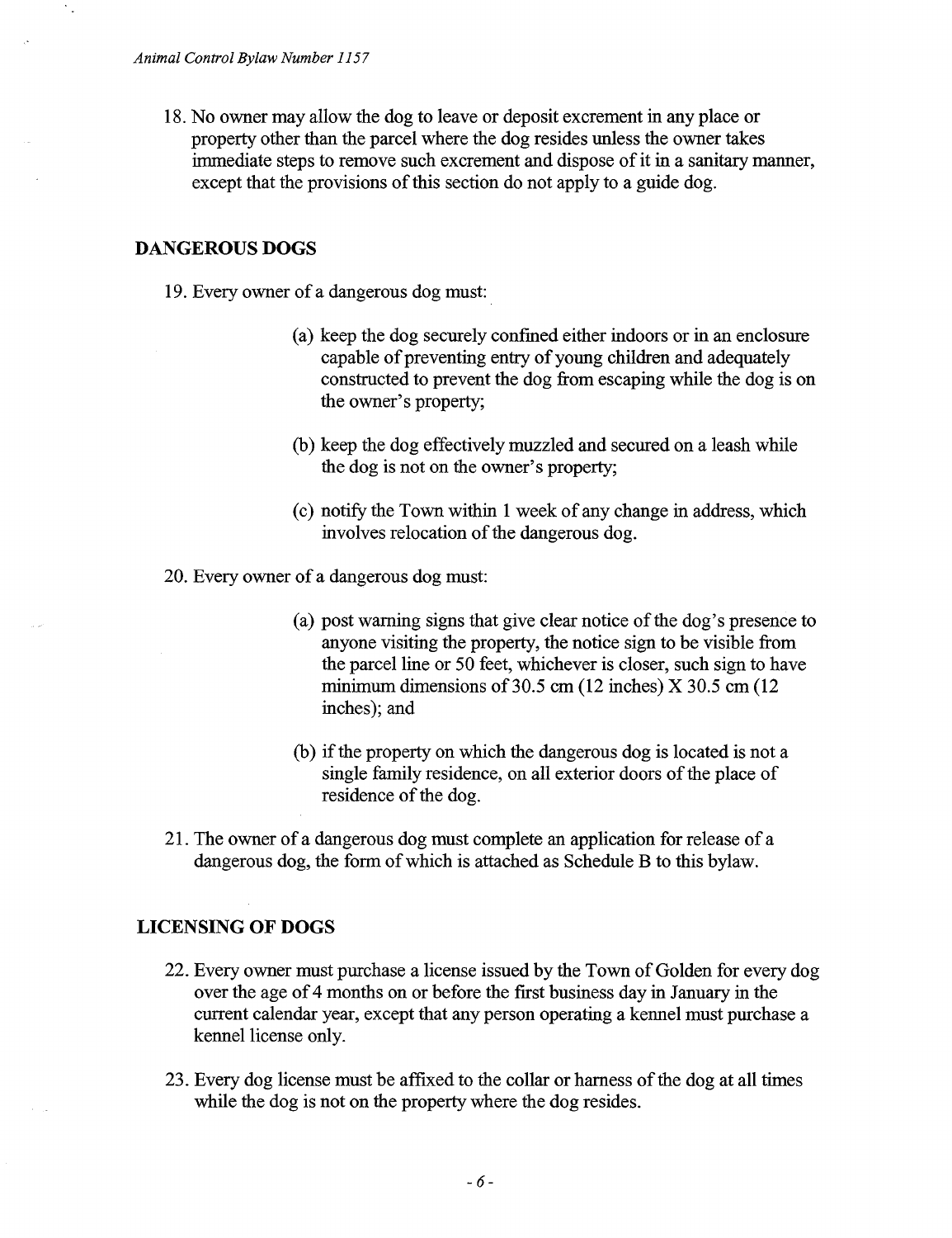- 24. The fees for licenses are payable in accordance with the amount specified in Schedule A.
- 25. An owner of a dog deemed dangerous must provide that information to the Town upon presenting himself or herself at the Town of Golden office for the purpose of purchasing a license.
- 26. An owner who moves into the Town of Golden must, within 14 days of arrival, purchase a license for the dog from the Town of Golden.
- 27. An owner who acquires a dog with a license from the Town of Golden must transfer the license within 14 days of such acquisition.
- 28. Licenses are non-refundable.

### **IMPOUNDMENT**

- 29. Where any dog is found with or without a Town of Golden dog license for the current calendar year attached to its collar or harness, or running at large, or on any highway or public place identified as a mandatory leash area as required in this bylaw, the animal control officer may seize the dog and place it in the pound.
- 30. The animal control officer will attempt to identify, locate and contact the owner of a dog impounded as soon as is practical after the impoundment.
- 31. Upon impoundment of a dog, the animal control officer will, on a form provided by the Town of Golden, record the date, time and location of the impoundment, dog tag license number, if any, description of the dog, owner's name, address and phone, and any other information that the animal control officer deems necessary to assist in identifying the dog or describing its behaviour, including its propensity toward aggressive behaviour.
- 32. The owner of any dog that is not a dangerous dog that has been impounded may have the dog released into his custody upon payment of all fees associated with the licensing, if the dog is not licensed, impoundment and other fees as may be applicable as specified in Schedule A to this bylaw and in the "Town of Golden Municipal Ticket Information Utilization Amendment Bylaw Number 1162, 2005."
- 33. If the animal control officer is unable to locate the owner of a dog, or if the owner is unwilling or unable to pay the required impoundment fee, the dog may be kept in the pound for a maximum of 3 days, after which time the animal control officer may find a suitable home for the dog or euthanize the dog.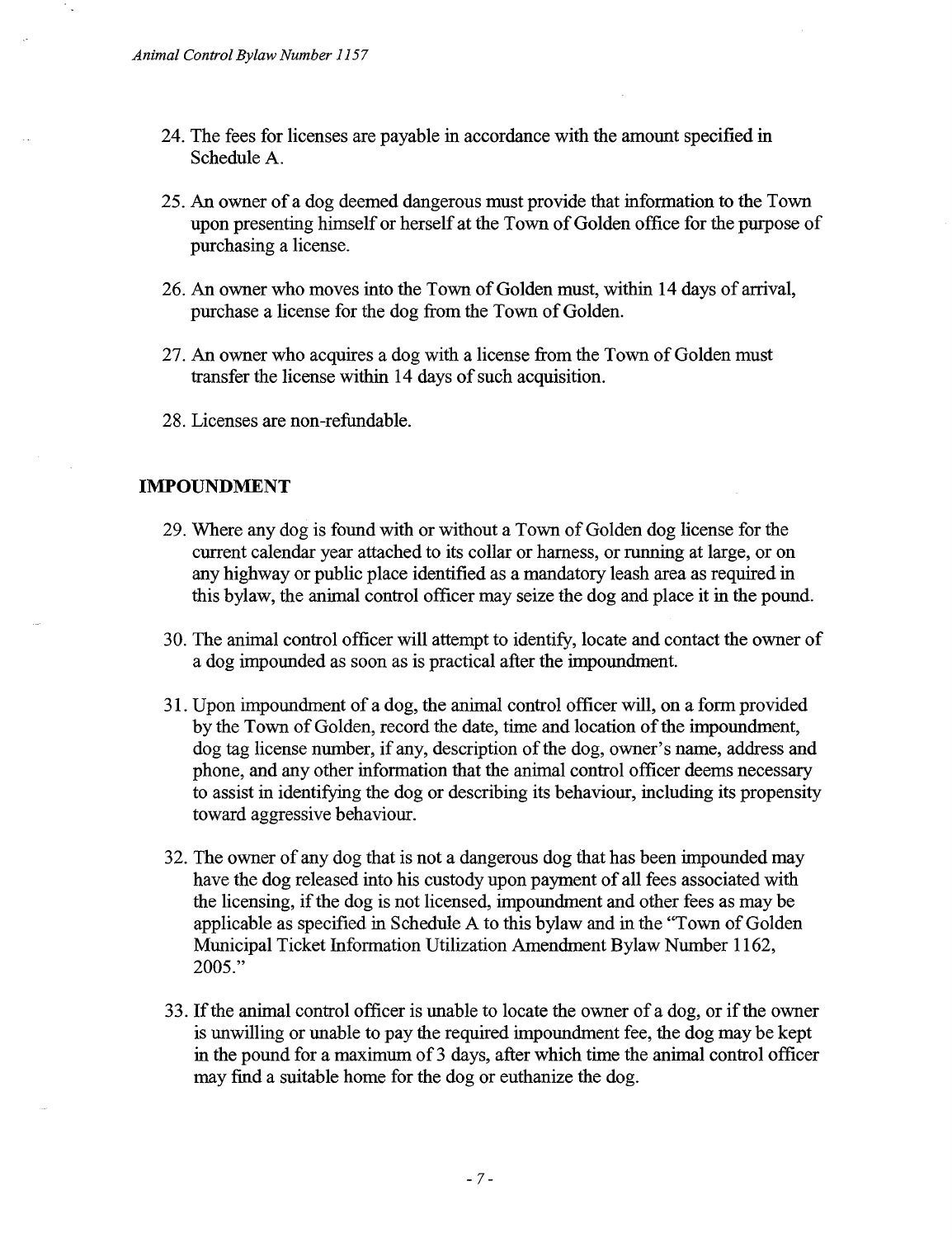#### **CATS**

34. No person shall keep or harbour more than three cats over the age of four months on any parcel of land within the Town of Golden.

### **POLICE CANINE DOG EXEMPTION**

35. The provisions of this bylaw do not apply to guide dogs under the *Guide Animal Act* and police canine dogs.

#### **FEES**

36. Fees for infractions of this bylaw and impoundment are contained in Schedule B.

#### **PENALTY**

- 37. Every person who violates any provision of this bylaw or who suffers or permits any act or thing to be done in contravention of or in violation of any of the provisions of this bylaw, or who neglects to do, or refrains from doing anything required to be done by any of the provisions of this bylaw commits an offence and is liable upon conviction to a penalty of not more than \$5,000 together with the cost of prosecution.
- 38. Each day that a violation of the provisions of this bylaw exists or is permitted to exist constitutes a separate offence.

### **SEVERABILITY**

39. If any portion of this bylaw is found invalid by a decision of a court of competent jurisdiction, the invalid portion is severed without effect on the remaining portions of the bylaw.

#### **REPEAL**

- 41. The "Dog Control Bylaw Number 712, 1987" is repealed.
- 42. The "Dog Control (Amendment) Bylaw Number 926, 1994" is repealed.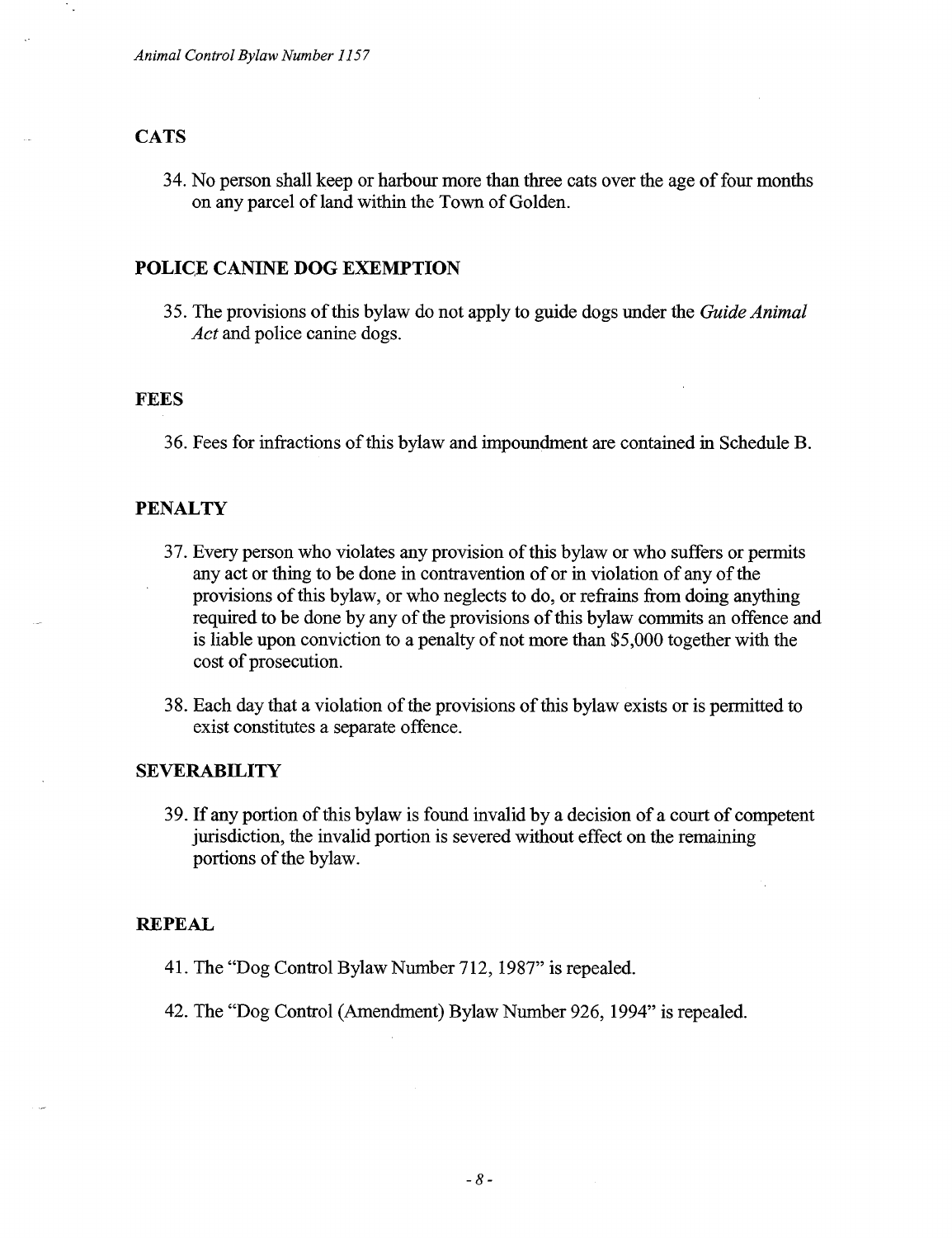*Animal Control Bylaw Number 1157*

READ A FIRST TIME THIS THE  $17<sup>th</sup>$  DAY OF May , 2005.

READ A SECOND TIME THIS THE  $17<sup>th</sup>$  DAY OF May , 2005.

READ A FIRST TIME, as amended, THIS THE  $21<sup>st</sup>$  DAY OF June , 2005.

READ A SECOND TIME, as amended, THIS THE  $21<sup>st</sup>$  DAY OF June , 2005.

READ A THIRD TIME THIS THE  $21<sup>st</sup>$  DAY OF June , 2005.

All three readings passed by a unanimous decision of members of Town Council present and eligible to vote.

ADOPTED THIS THE  $12<sup>th</sup>$  DAY OF July , 2005, BY A UNANIMOUS DECISION OF ALL MEMBERS OF TOWN COUNCIL PRESENT AND ELIGIBLE TO VOTE.

**MAYOR** C**OÀ**PORATE OFFICER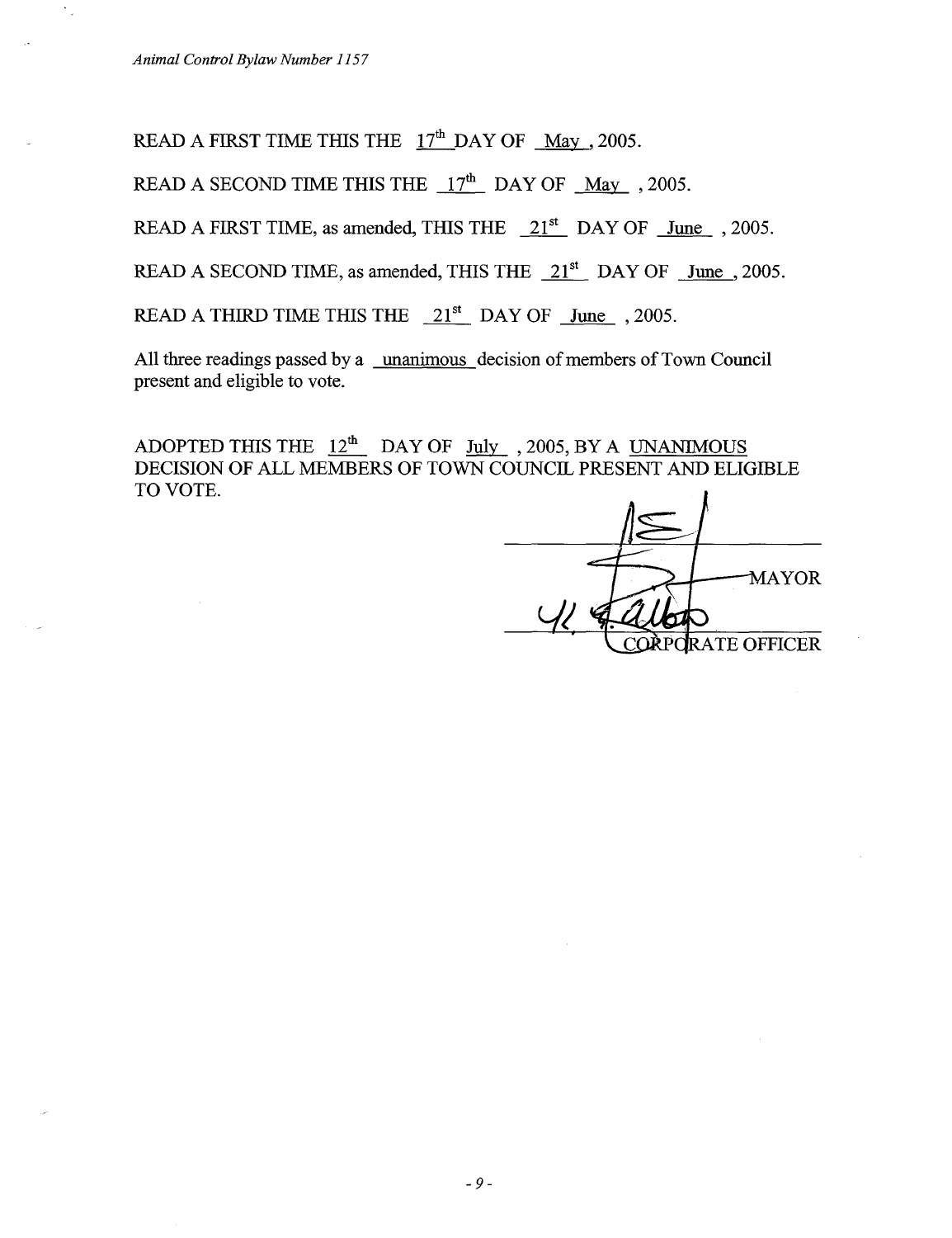*Animal Control Bylaw Number 1157*

 $\frac{1}{\sqrt{2}}$ 

# **SCHEDULE A LICENSE FEES**

License fees for each year are:

|               | Regular     | Regular     | Regular fee | Senior's  | Senior's       | Senior's       |
|---------------|-------------|-------------|-------------|-----------|----------------|----------------|
|               | fee         | fee         | July $1-$   | fee       | fee            | fee            |
|               | January 1   | February 1  | December    | January 1 | February       | July $1-$      |
|               | $-$ January | $-$ June 30 | 31          | - January | $1 -$ June     | December       |
|               | 31          |             |             | 31        | 30             | 31             |
| Neutered      | \$13.00     | \$15.00     | \$10.00     | \$6.50    | \$7.50         | \$5.00         |
| male or       |             |             |             |           |                |                |
| spayed        |             |             |             |           |                |                |
| female dog    |             |             |             |           |                |                |
| Intact male   | \$28.00     | \$30.00     | \$15.00     | \$14.00   | \$15.00        | \$7.50         |
| or female     |             |             |             |           |                |                |
| dog           |             |             |             |           |                |                |
| Replacement   | \$5.00      | \$5.00      | \$5.00      | \$2.50    | \$2.50         | \$2.50         |
| license / tag |             |             |             |           |                |                |
| Transfer of   | No          | No charge   | No charge   | No charge | N <sub>o</sub> | N <sub>o</sub> |
| license       | charge      |             |             |           | charge         | charge         |
| Guide dog     | No          | No charge   | No charge   | No charge | No             | No.            |
|               | charge      |             |             |           | charge         | charge         |
| Police        | No.         | No charge   | No charge   | No charge | N <sub>o</sub> | No.            |
| canine dog    | charge      |             |             |           | charge         | charge         |
| Dangerous     | \$100       | \$100       | \$100       | \$100     | \$100          | \$100          |
| dog           |             |             |             |           |                |                |
| Kennel        | \$50        | \$50        | \$50        | \$50      | \$50           | \$50           |

Other fees:

 $\bar{z}$ 

Boarding fees are \$15 per day or part thereof while impounded.

An impoundment fee of \$300 applies to a dangerous dog upon impoundment.